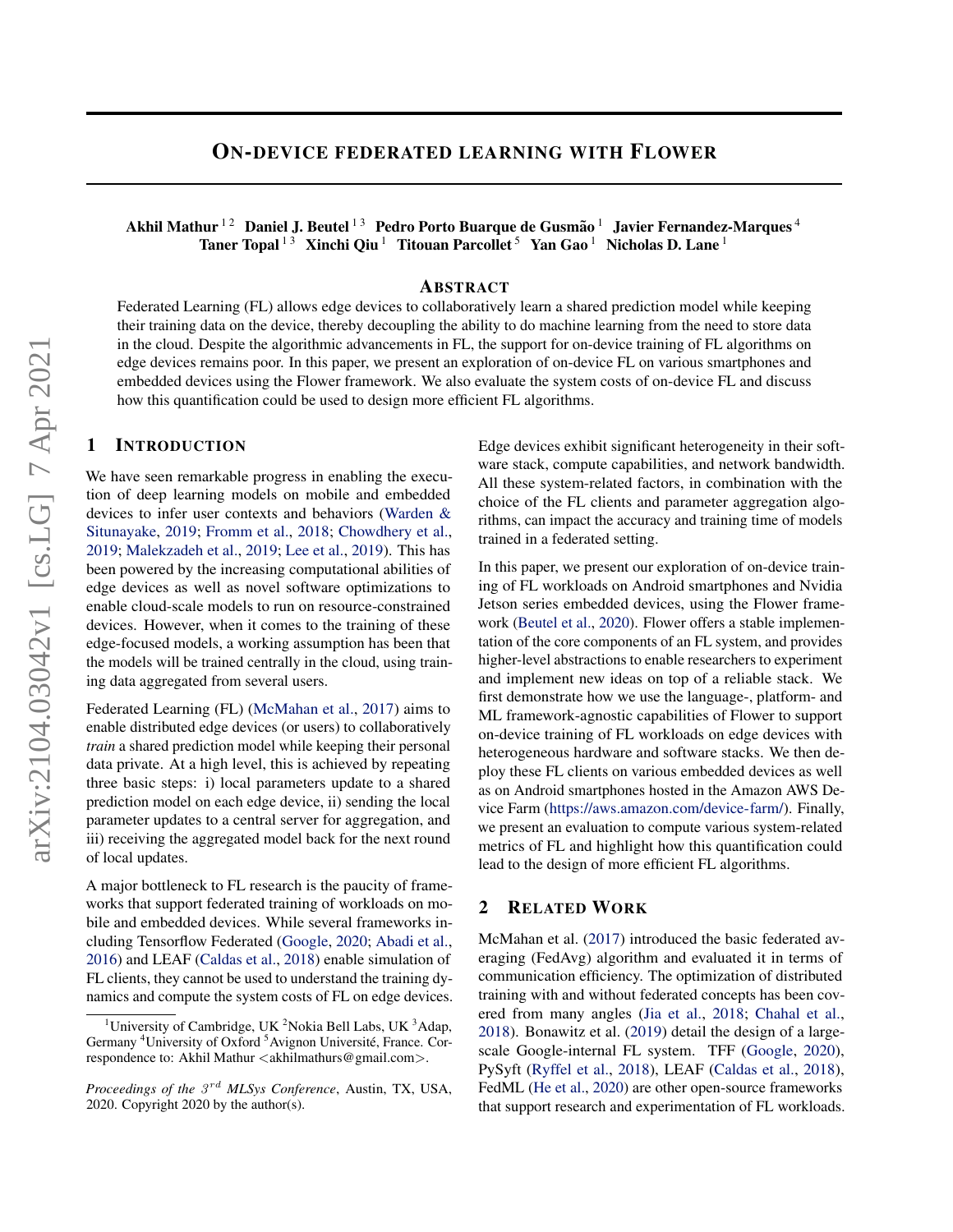

<span id="page-1-0"></span>

Figure 1. Flower framework architecture.

Given their relative hardware limitations, most of the works involving machine learning on mobile devices were originally aimed at adapting existing models to specific latency and storage constraints. For this purpose, optimized versions of TensorFlow and PyTorch were developed [\(David](#page-4-0) [et al.,](#page-4-0) [2020;](#page-4-0) [Paszke et al.,](#page-4-0) [2019\)](#page-4-0) and can now be considered mainstream. Federated Learning, on the other hand, shifts the training burden from server to the client, which in turn creates the need for developing the adequate supporting back-ends (e.g. back-propagation) for low-power hardware as well. Recent works towards this goal include using low-precision training [\(Sun et al.,](#page-4-0) [2020\)](#page-4-0), controlled updates of biases to reduce memory [\(Cai et al.,](#page-4-0) [2020\)](#page-4-0), and early-exit models that provide a trade-off between accuracy and compute [\(Leontiadis et al.,](#page-4-0) [2021\)](#page-4-0). In time, as hardware capabilities in edge devices improve, we expect to see these advances being deployed by mainstream frameworks.

# 3 PRIMER ON FLOWER

Flower is a novel client-agnostic federated learning framework. One of the underlying design goals of Flower is to enable integrating with an inherently heterogeneous and ever-evolving edge device landscape. There are multiple dimensions of on-device heterogeneity, amongst them are operating systems, machine learning frameworks, programming languages, connectivity, and hardware accelerators.

The Flower core framework, shown in Figure 1, implements the infrastructure to run these heterogeneous workloads at scale. On the server side, there are three major components involved: the FL loop, the RPC server, and a (user customizable) *Strategy*. Strategy here refers to the federated averaging algorithms (e.g., FedAvg) used for aggregating the model parameters across clients. Clients connect to the RPC server which is responsible for monitoring these connections and for sending and receiving *Flower Protocol* messages. The FL loop is at the heart of the FL process: it orchestrates the learning process and ensures that progress is made. It does not, however, make decisions about *how* to proceed, those decisions are delegated to the currently configured *Strategy* implementation.

A distinctive property of this architecture is a server which



Figure 2. Flower Android client architecture.

is unaware of the nature of connected clients. This allows to train models across heterogeneous client platforms and implementations, including workloads comprised of different client-side ML frameworks. Furthermore, on-device training and evaluation can be implemented in different programming languages, a property especially important for research on mobile and embedded platforms. These platforms often do not support Python, but rely on specific languages (Java on Android, Swift on iOS) for idiomatic development, or native C/C++ for some embedded devices. Flower achieves a fully language-agnostic interface by offering protocol-level integration. The *Flower Protocol* defines core server-side messages such as *fit* and *evaluate*, which include the (serialized) global model parameters and expect return messages from the client that return either updated model parameters (or gradients) or evaluation results. Each message contains additional user-customizable metadata that allows the server to control on-device hyper-parameters, for example, the number of on-device training epochs. Due to space constraints, we refer the reader to [\(Beutel et al.,](#page-4-0) [2020\)](#page-4-0) and <https://flower.dev/> for more details on Flower.

# 4 FLOWER CLIENTS AND ON-DEVICE TRAINING

In this section, we describe two instances of on-device federated learning with Flower. First, we present how Flower clients can be developed in Java and deployed on Android phones in the AWS Device Farm for federated model training. Next, we discuss the implementation of Flower clients in Python and their deployment on heterogeneous embedded devices such as Nvidia Jetson series and Raspberry Pi.

#### 4.1 Java Flower Clients for Android Smartphones

By design, Flower is language-agnostic and can work with any ML framework on the FL client, which maximizes its ability to federate existing training pipelines. However, it also means Flower inherits the limitations of these frameworks that currently offer limited support for on-device training on Android devices.

In the absence of a full-fledged model training library for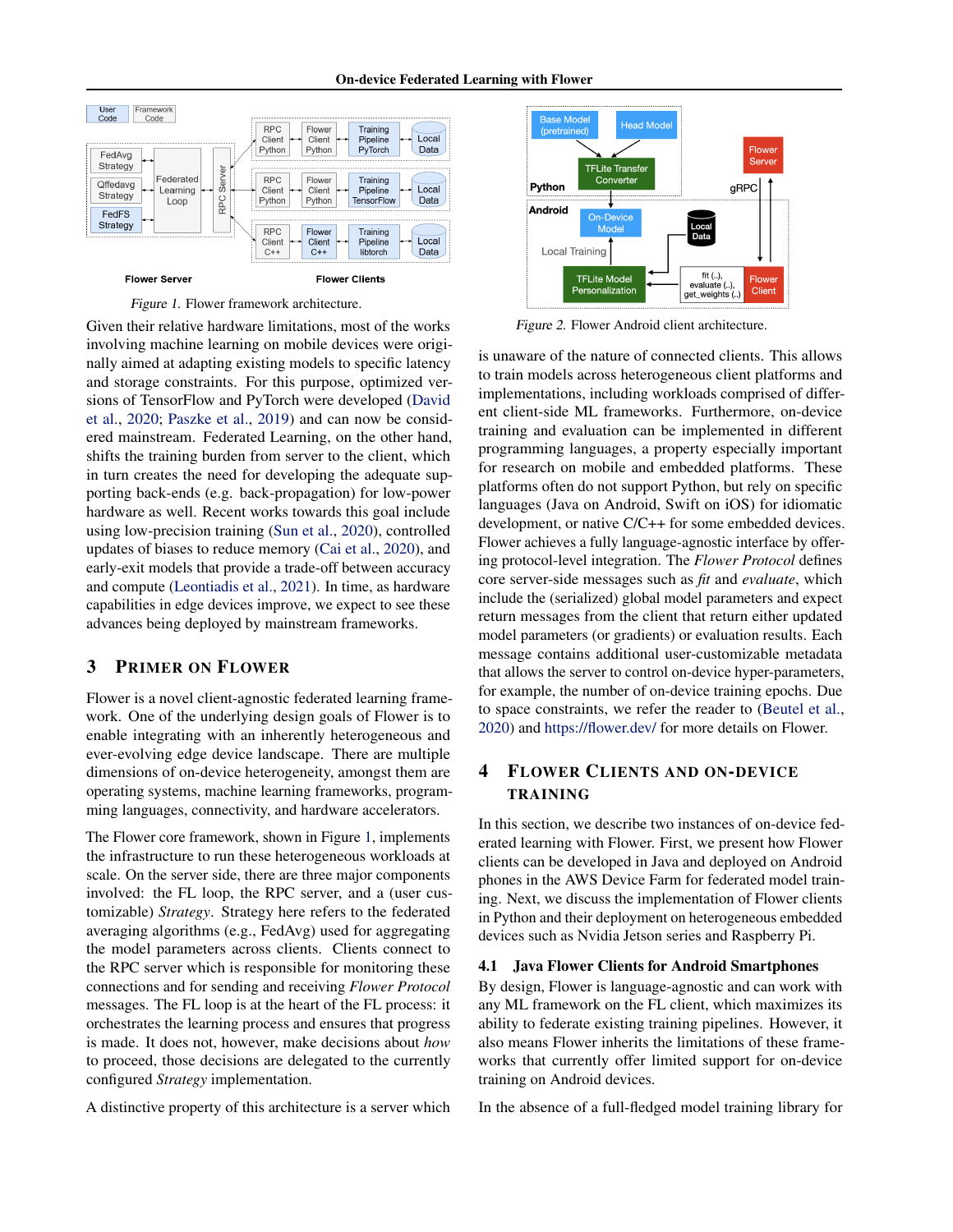Android, we employ the TensorFlow Lite (TFLite) Model Personalization support on Android to perform on-device federated learning. More specifically, as shown in Figure [2,](#page-1-0) we first obtain a pre-trained *Base Model* (e.g., MobileNetV2 without its top layers). The parameters of this model are frozen (i.e., not updated during training), and it is only used as a feature extractor. Next, we define a *Head Model* which corresponds to the task-specific classifier that we want to train using federated learning. The input to the *Head Model* are the features extracted from the *Base Model*, and its weights are randomly initialized. Finally, we use the TFLITE TRANSFER CONVERTOR to port the Base and Head models to TFLite and package them inside an Android application for on-device training.

Inside the Android application, FLOWER CLIENT is a class which coordinates with the TFLite Model Personalization libraries and implements the three core methods required for federated training with Flower, namely (i) get\_weights (.), which gets the current weights of the *Head Model* to support server-side aggregation requests, (ii) fit (.), which updates the parameters of the Head Model through local training and (iii) evaluate (.), which computes test loss on the local dataset and communicates it to the server.

The FLOWER CLIENT spawns a background thread and sets up bi-directional streaming RPC with the Flower server using the STREAMOBSERVER class. Upon receiving messages from the Flower server, the background thread calls the appropriate TFLite methods to update the parameters of the *Head Model* using the local training data (e.g., by optimizing a cross-entropy loss for classification tasks). The updated parameters are sent to the Flower Server where they are aggregated across all clients, before being sent back to the clients for the next round of training.

#### 4.2 Python Flower Clients on Embedded Devices

Contrary to Android, on-device training on Python-enabled embedded devices can be performed using platform-specific ML frameworks (e.g., TensorFlow, PyTorch). However, one of the open challenges to deploy on-device training workloads arises due to the heterogeneity of computing resources present in such devices. For example, NVIDIA Jetson devices provide GPU acceleration, while Raspberry Pi is limited to CPU-only workloads. Implementing different versions of an FL client for each target platform can quickly become unpractical in real-world scenarios.

Flower overcomes this challenge by providing a platformagnostic way of writing FL clients. Figure 3 illustrates the design of Flower Clients for a NVIDIA Jetson TX2 and a Raspberry Pi device. Despite the differences in these two embedded platforms, we can use the same code to develop Flower Clients, and run them inside a platform-specific Docker image, enabling the client code to access platform-



Figure 3. Flower clients can easily be deployed to heterogeneous devices by leveraging existing container-based frameworks (e.g. Docker) that interface with the host's hardware.

Table 1. Android phones used from the AWS Device Farm

| <b>Device Name</b>    | Type   | <b>OS Version</b> |
|-----------------------|--------|-------------------|
| Google Pixel 4        | Phone  | 10                |
| Google Pixel 3        | Phone  | 10                |
| Google Pixel 2        | Phone  |                   |
| Samsung Galaxy Tab S6 | Tablet |                   |
| Samsung Galaxy Tab S4 | Tablet | 810               |

specific resources (e.g. GPU) when available.

More importantly, this platform-agnostic capability of Flower can be combined with its language-agnostic capabilities (i.e., support for Python, Java, C++ clients) to enable on-device training of federated workloads in highlyheterogeneous client setups, e.g., when the FL clients include Android phones, Android watches, Raspberry Pis, ARM micro-controllers, Nvidia Jetson devices etc.

# 5 EVALUATION

Our evaluation focuses on quantifying the system costs associated with running FL on various edge devices. In doing so, we also explore how such quantification could help FL developers to design novel algorithms that effectively trade-off between system costs and FL accuracy.

Datasets. Two datasets are used in our evaluation, namely *CIFAR-10* and *Office-31* [\(Office31,](#page-4-0) [2020\)](#page-4-0), both of which are examples of object recognition datasets.

Deployment Setup. We run the Flower Server configured with the FedAvq strategy and host it on a cloud virtual machine. Two sets of edge devices are used in the evaluation: Android smartphones and Nvidia Jetson TX2 accelerators. To scale our experiments to a reasonably large number of Android clients with different OS versions, we deploy Flower Clients on the Amazon AWS Device Farm, which enables testing applications on real Android devices accessed through AWS. Table 1 list the smartphones from AWS Device Farm used in our evaluation. Nvidia Jetson TX2 devices support full-fledged PyTorch – this means we could successfully port existing PyTorch training pipelines to implement FL clients on them.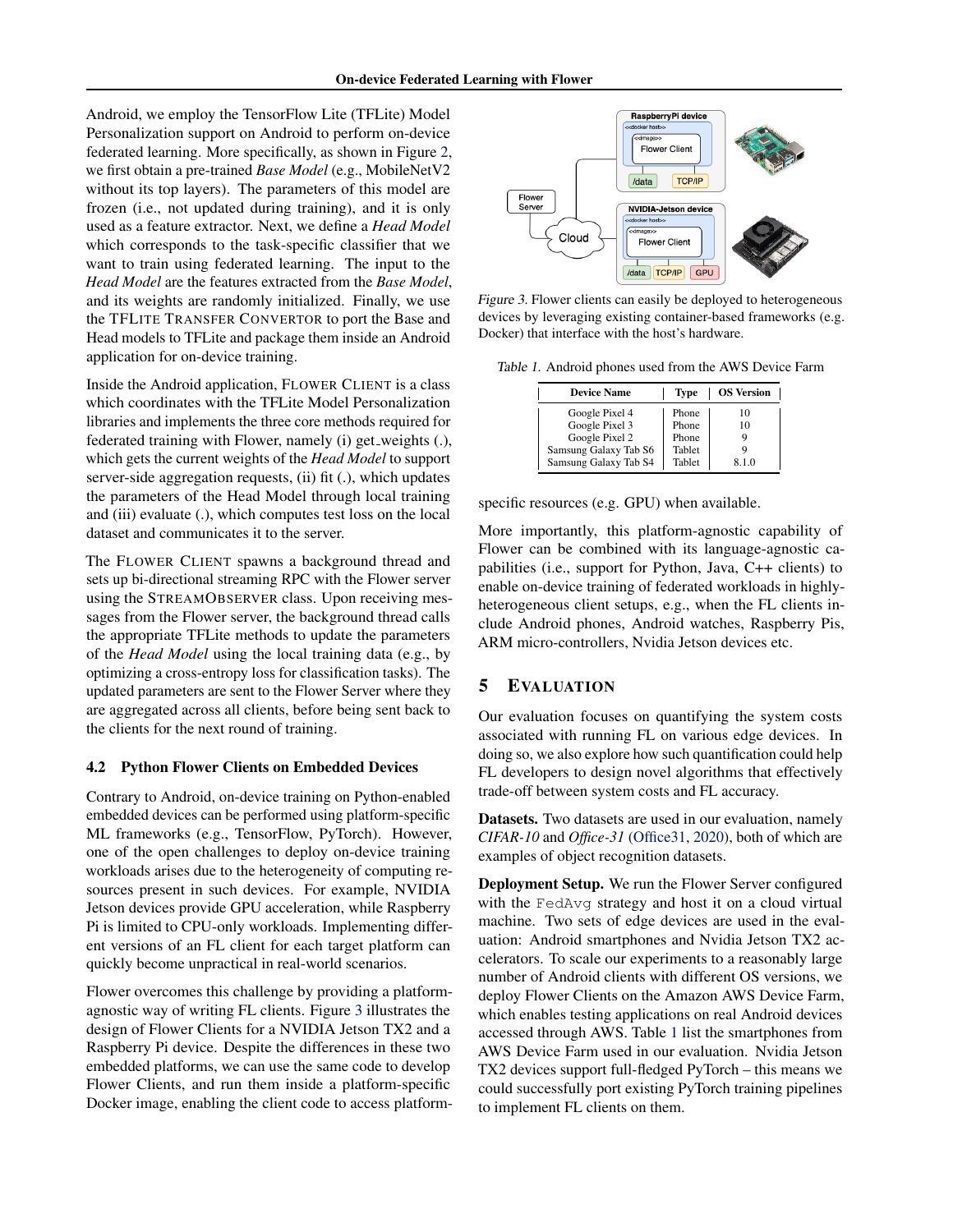Table 2. Flower supports implementation of FL clients on any device that has on-device training support. Here we show various FL experiments on Android and Nvidia Jetson devices.

| Local<br>Epochs $(E)$ | Accuracy | Convergence<br>Time (mins) | <b>Energy</b><br>Consumed (kJ) |
|-----------------------|----------|----------------------------|--------------------------------|
|                       | 0.48     | 17.63                      | 10.21                          |
|                       | 0.64     | 36.83                      | 50.54                          |
| 10                    | 0.67     | 80.32                      | 100.95                         |

(a) Performance metrics with Nvidia Jetson TX2 as we vary the number of local epochs. Number of clients  $C$  is set to 10 and the model is trained for 40 rounds.

| <b>Number</b><br>of Clients $(C)$ | Accuracy | Convergence<br>Time (mins) | <b>Energy</b><br>Consumed (kJ) |
|-----------------------------------|----------|----------------------------|--------------------------------|
|                                   | 0.84     | 30.7                       | 10.4                           |
|                                   | 0.85     | 31.3                       | 19.72                          |
| 10                                | 0.87     | 31.8                       | 28.0                           |

(b) Performance metrics with Android clients as we vary the number of clients. Local epochs  $E$  is fixed to 5 in this experiment and the model is trained for 20 rounds.

System Costs of FL. In Table 2, we present various performance metrics obtained on Nvidia TX2 and Android devices. First, we train a ResNet-18 model on the CIFAR-10 dataset on 10 Nvidia TX2 clients. In Table 2a, we vary the number of local training epochs  $(E)$  performed on each client in a round of FL. Our results show that choosing a higher E results in better FL accuracy, however it also comes at the expense of significant increase in total training time and overall energy consumption across the clients. While the accuracy metrics in Table 2a could have been obtained in a simulated setup, quantifying the training time and energy costs on real clients would not have been possible without a real on-device deployment. As reducing the energy and carbon footprint of training ML models is a major challenge for the community, Flower can assist researchers in choosing an optimal value of  $E$  to obtain the best trade-off between accuracy and energy consumption.

Next, we train a 2-layer DNN classifier (*Head Model*) on top of a pre-trained MobileNetV2 *Base Model* on Android clients for the Office-31 dataset. In Table 2b, we vary the number of Android clients  $(C)$  participating in FL, while keeping the local training epochs  $(E)$  on each client fixed to 5. We observe that by increasing the number of clients, we can train a more accurate object recognition model. Intuitively, as more clients participate in the training, the model gets exposed to more diverse training examples, thereby increasing its generalizability to unseen test samples. However, this accuracy gain comes at the expense of high energy consumption – the more clients we use, the higher the total energy consumption of FL. Again, based on this analysis obtained using Flower, researchers can choose an appropriate number of clients to find a balance between accuracy and energy consumption.

Table 3. Effect of computational heterogeneity on FL training times. Using Flower, we can compute a hardware-specific cutoff  $\tau$  (in minutes) for each processor, and find a balance between FL accuracy and training time.  $\tau = 0$  indicates no cutoff time.

|             | GPU          | <b>CPU</b>   | <b>CPU</b>      | <b>CPU</b>      |
|-------------|--------------|--------------|-----------------|-----------------|
|             | $(\tau = 0)$ | $(\tau = 0)$ | $(\tau = 2.23)$ | $(\tau = 1.99)$ |
| Accuracy    | 0.67         | 0.67         | 0.66            | 0.63            |
| Training    |              | 102          | 89.15           | 80.34           |
| time (mins) | 80.32        | (1.27x)      | (1.11x)         | (1.0x)          |

Computational Heterogeneity across Clients. FL clients could have vastly different computational capabilities. While newer smartphones are now equipped with GPUs, other devices may have a much less powerful processor. How does this computational heterogeneity impact FL?

For this experiment, we use Nvidia Jetson TX2 as the client device, which has one Pascal GPU and six CPU cores. We repeat the experiment shown in Table 2a, but instead of using the embedded GPU for training, we train the ResNet-18 model on a CPU. In Table 3, we show that CPU training with local epochs  $E = 10$  would take  $1.27 \times$  more time to obtain the same accuracy as the GPU training. This implies that even a single client device with low compute resources (e.g., a CPU) can become a bottleneck and significantly increase the FL training time.

Once we obtain this quantification of computational heterogeneity, we can design better federated optimization algorithms. As an example, we implement a modified version of FedAvg where each client device is assigned a cutoff time  $(\tau)$  after which it must send its model parameters to the server, irrespective of whether it has finished its local epochs or not. This strategy has parallels with the FedProx algorithm [\(Li et al.,](#page-4-0) [2018\)](#page-4-0) which also accepts partial results from clients. However, the key advantage of using Flower is that we can compute and assign a processor-specific cutoff time for each client. For example, on average it takes 1.99 minutes to complete an FL round on the TX2 GPU. If we set the same time as a cutoff for CPU clients ( $\tau = 1.99$ ) mins) as shown in Table 3, we obtain the same convergence time as GPU, at the expense of 3% accuracy drop. With  $\tau = 2.23$ , a better balance between accuracy and training time could be obtained on a CPU.

### 6 CONCLUSION

We presented our exploration of federated training of models on mobile and embedded devices by leveraging the language-, framework- and platform-agnostic capabilities of the Flower framework. We also presented early results quantifying the system costs of FL on the edge and its implications for the design of more efficient FL algorithms. Although our work is early stage, we hope it will trigger discussions at the workshop related to on-device training for FL and beyond.